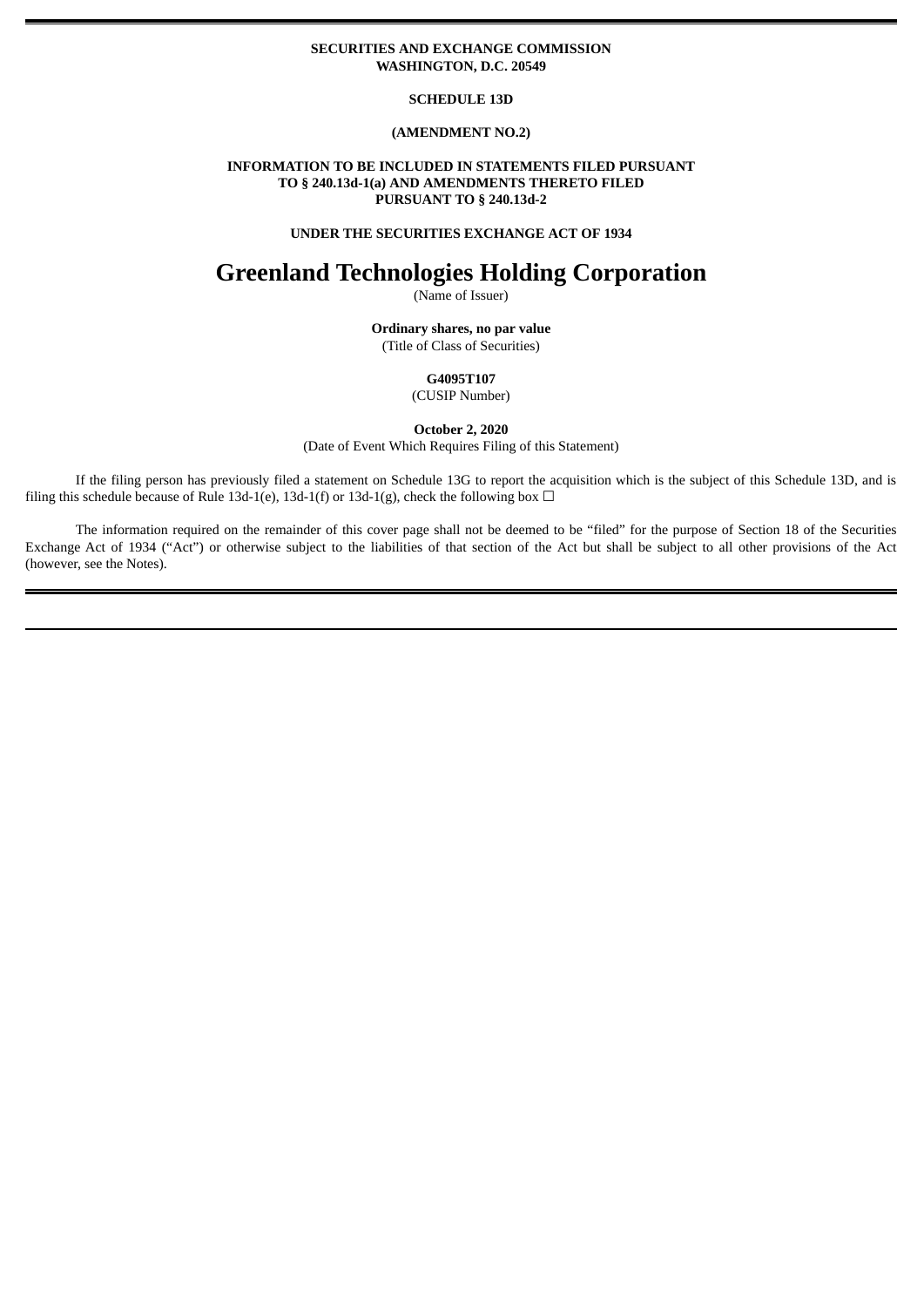# **CUSIP No. G4095T107**

| $\mathbf{1}$                                                                            | Name of Reporting Person                                                                   |                          |                                                              |  |  |  |
|-----------------------------------------------------------------------------------------|--------------------------------------------------------------------------------------------|--------------------------|--------------------------------------------------------------|--|--|--|
|                                                                                         |                                                                                            |                          |                                                              |  |  |  |
|                                                                                         | <b>Cenntro Holding Limited</b>                                                             |                          |                                                              |  |  |  |
| 2                                                                                       | Check the Appropriate Box if a Member of a Group<br>$(a) \boxtimes$<br>(b)                 |                          |                                                              |  |  |  |
| 3                                                                                       | <b>SEC Use Only</b>                                                                        |                          |                                                              |  |  |  |
| 4                                                                                       | Source of Funds                                                                            |                          |                                                              |  |  |  |
|                                                                                         | O <sub>O</sub>                                                                             |                          |                                                              |  |  |  |
| 5                                                                                       | Check the Box if Disclosure of Legal Proceedings is Required Pursuant to Item 2(d) or 2(e) |                          |                                                              |  |  |  |
|                                                                                         | $\Box$                                                                                     |                          |                                                              |  |  |  |
| 6                                                                                       | Citizenship or Place of Organization                                                       |                          |                                                              |  |  |  |
| Hong Kong Special Administrative Region of the People's Republic of China ("Hong Kong") |                                                                                            |                          |                                                              |  |  |  |
|                                                                                         |                                                                                            | 5                        | Sole Voting Power                                            |  |  |  |
|                                                                                         |                                                                                            |                          | $\boldsymbol{0}$                                             |  |  |  |
|                                                                                         | Number of                                                                                  | $\,6\,$                  | <b>Shared Voting Power</b>                                   |  |  |  |
|                                                                                         | <b>Shares</b><br>Beneficially                                                              |                          | 7,231,949 (1)                                                |  |  |  |
|                                                                                         | Owned by<br>Each                                                                           | $\overline{7}$           | Sole Dispositive Power                                       |  |  |  |
|                                                                                         | Reporting<br>Person With                                                                   |                          | $\boldsymbol{0}$                                             |  |  |  |
|                                                                                         |                                                                                            | 8                        | <b>Shared Dispositive Power</b>                              |  |  |  |
|                                                                                         |                                                                                            |                          | 7,231,949 (1)                                                |  |  |  |
| 9                                                                                       |                                                                                            |                          | Aggregate Amount Beneficially Owned by Each Reporting Person |  |  |  |
|                                                                                         | 7,231,949 (1)                                                                              |                          |                                                              |  |  |  |
| $10\,$                                                                                  | Check if the Aggregate Amount in Row (9) Excludes Certain Shares $\Box$                    |                          |                                                              |  |  |  |
| 11                                                                                      | Percent of Class Represented by Amount in Row 9                                            |                          |                                                              |  |  |  |
|                                                                                         | $68.79\%$ <sup>(2)</sup>                                                                   |                          |                                                              |  |  |  |
| 12                                                                                      |                                                                                            | Type of Reporting Person |                                                              |  |  |  |
|                                                                                         | ${\rm FI}$                                                                                 |                          |                                                              |  |  |  |

<sup>(1)</sup> Represents 7,231,949 ordinary shares held by Cenntro Holding Limited, a Hong Kong company ("Cenntro Holding"), which is directly and wholly owned by Cenntro Enterprise Limited, a Hong Kong company ("Cenntro Enterprise"), which is directly and wholly owned by Peter Zuguang Wang, the chairman of the board of directors of the Issuer.

<sup>(2)</sup> The beneficial ownership percentage is calculated based on 10,513,327 ordinary shares of the Issuer issued and outstanding as of the date of this filing.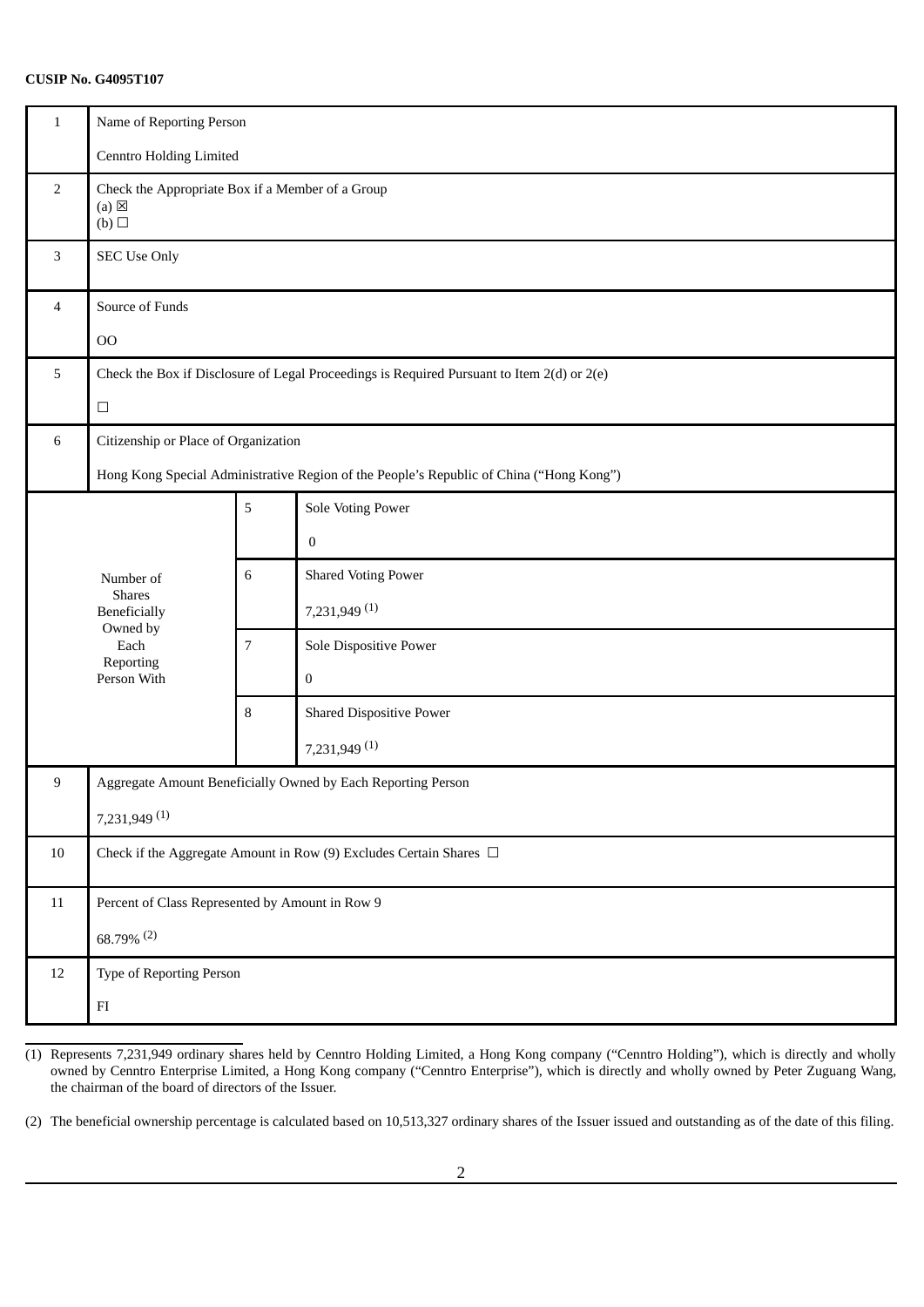# **CUSIP No. G4095T107**

| $\mathbf{1}$   | Name of Reporting Person                                                                   |                |                                                              |  |  |  |
|----------------|--------------------------------------------------------------------------------------------|----------------|--------------------------------------------------------------|--|--|--|
|                | Cenntro Enterprise Limited                                                                 |                |                                                              |  |  |  |
| 2              | Check the Appropriate Box if a Member of a Group<br>$(a) \boxtimes$<br>(b)                 |                |                                                              |  |  |  |
| 3              | <b>SEC Use Only</b>                                                                        |                |                                                              |  |  |  |
| $\overline{4}$ | Source of Funds                                                                            |                |                                                              |  |  |  |
|                | O <sub>O</sub>                                                                             |                |                                                              |  |  |  |
| 5              | Check the Box if Disclosure of Legal Proceedings is Required Pursuant to Item 2(d) or 2(e) |                |                                                              |  |  |  |
|                | $\Box$                                                                                     |                |                                                              |  |  |  |
| 6              | Citizenship or Place of Organization                                                       |                |                                                              |  |  |  |
|                | Hong Kong                                                                                  |                |                                                              |  |  |  |
|                |                                                                                            | 5              | <b>Sole Voting Power</b>                                     |  |  |  |
|                |                                                                                            |                | $\boldsymbol{0}$                                             |  |  |  |
|                | Number of                                                                                  | $\,6\,$        | <b>Shared Voting Power</b>                                   |  |  |  |
|                | <b>Shares</b><br>Beneficially<br>Owned by<br>Each<br>Reporting<br>Person With              |                | 7,231,949 (1)                                                |  |  |  |
|                |                                                                                            | $\overline{7}$ | Sole Dispositive Power                                       |  |  |  |
|                |                                                                                            |                | $\boldsymbol{0}$                                             |  |  |  |
|                |                                                                                            | 8              | <b>Shared Dispositive Power</b>                              |  |  |  |
|                |                                                                                            |                | 7,231,949 (1)                                                |  |  |  |
| 9              |                                                                                            |                | Aggregate Amount Beneficially Owned by Each Reporting Person |  |  |  |
|                | 7,231,949 (1)                                                                              |                |                                                              |  |  |  |
| $10\,$         | Check if the Aggregate Amount in Row (9) Excludes Certain Shares $\Box$                    |                |                                                              |  |  |  |
| 11             | Percent of Class Represented by Amount in Row 9                                            |                |                                                              |  |  |  |
|                | 68.79% (2)                                                                                 |                |                                                              |  |  |  |
| 12             |                                                                                            |                |                                                              |  |  |  |
|                | ${\rm FI}$                                                                                 |                |                                                              |  |  |  |

(1) Represents 7,231,949 ordinary shares directly held by Cenntro Holding, which is directly and wholly owned by Cenntro Enterprise, which is directly and wholly owned by Peter Zuguang Wang, the chairman of the board of directors of the Issuer.

(2) The beneficial ownership percentage is calculated based on 10,513,327 ordinary shares of the Issuer issued and outstanding as of the date of this filing.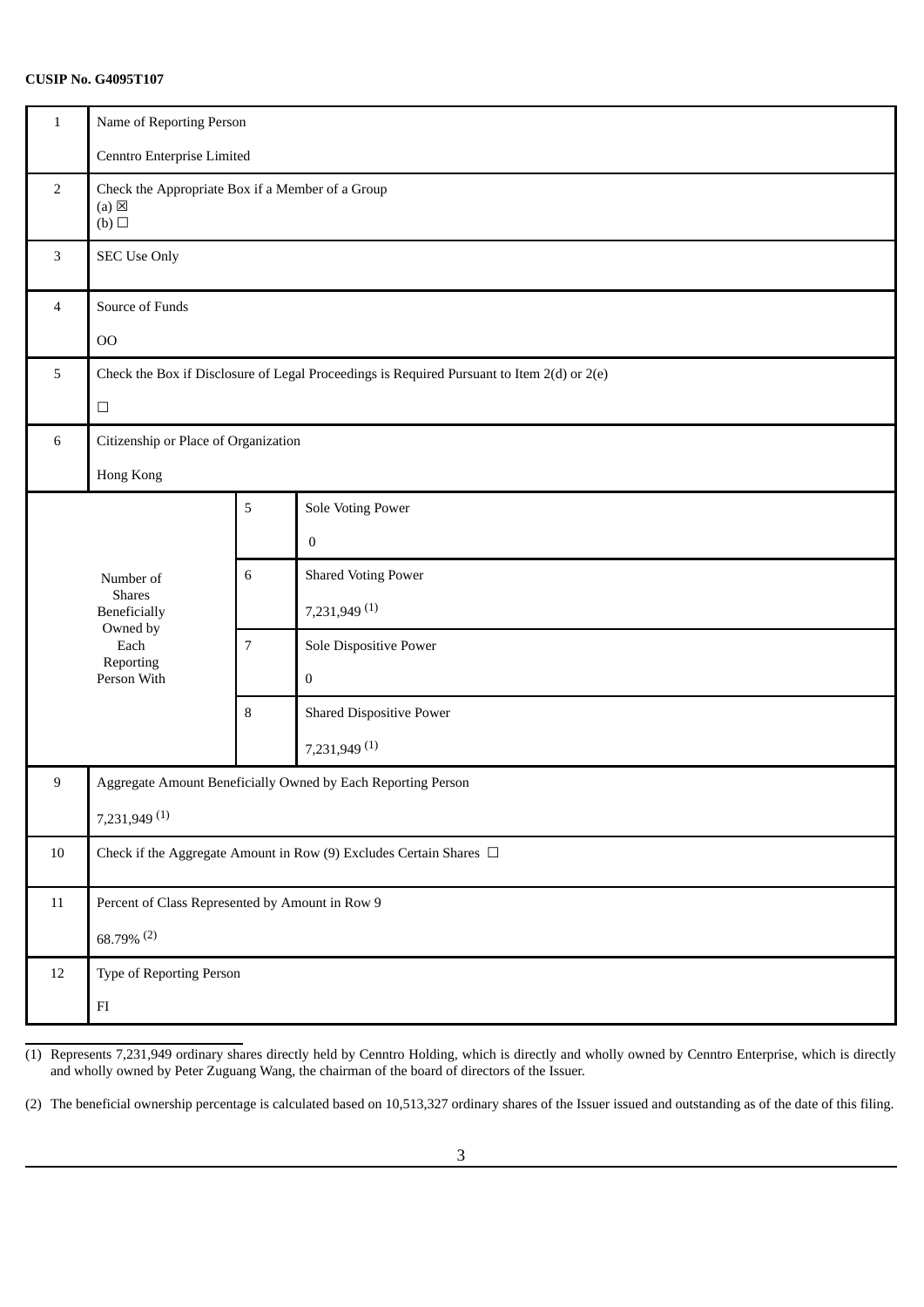# **CUSIP No. G4095T107**

| $\mathbf{1}$   | Name of Reporting Person                                                                   |   |                                                              |  |  |  |
|----------------|--------------------------------------------------------------------------------------------|---|--------------------------------------------------------------|--|--|--|
|                | Peter Zuguang Wang                                                                         |   |                                                              |  |  |  |
| $\overline{2}$ | Check the Appropriate Box if a Member of a Group<br>$(a) \boxtimes$<br>(b)                 |   |                                                              |  |  |  |
| $\mathbf{3}$   | <b>SEC Use Only</b>                                                                        |   |                                                              |  |  |  |
| $\overline{4}$ | Source of Funds                                                                            |   |                                                              |  |  |  |
|                | O <sub>O</sub>                                                                             |   |                                                              |  |  |  |
| 5              | Check the Box if Disclosure of Legal Proceedings is Required Pursuant to Item 2(d) or 2(e) |   |                                                              |  |  |  |
|                | $\Box$                                                                                     |   |                                                              |  |  |  |
| 6              | Citizenship or Place of Organization                                                       |   |                                                              |  |  |  |
|                | <b>United States of America</b>                                                            |   |                                                              |  |  |  |
|                |                                                                                            | 5 | <b>Sole Voting Power</b>                                     |  |  |  |
|                |                                                                                            |   | 2,500(1)                                                     |  |  |  |
|                | Number of                                                                                  | 6 | <b>Shared Voting Power</b>                                   |  |  |  |
|                | <b>Shares</b><br>Beneficially                                                              |   | 7,231,949 (2)                                                |  |  |  |
|                | Owned by<br>Each                                                                           | 7 | Sole Dispositive Power                                       |  |  |  |
|                | Reporting<br>Person With                                                                   |   | 2,500(1)                                                     |  |  |  |
|                |                                                                                            | 8 | <b>Shared Dispositive Power</b>                              |  |  |  |
|                |                                                                                            |   | 7,231,949 (2)                                                |  |  |  |
| 9              |                                                                                            |   | Aggregate Amount Beneficially Owned by Each Reporting Person |  |  |  |
|                | $7,234,449$ $(1)(2)$                                                                       |   |                                                              |  |  |  |
| 10             | Check if the Aggregate Amount in Row (9) Excludes Certain Shares $\Box$                    |   |                                                              |  |  |  |
| $11\,$         | Percent of Class Represented by Amount in Row 9                                            |   |                                                              |  |  |  |
|                | $68.81\%$ <sup>(3)</sup>                                                                   |   |                                                              |  |  |  |
| 12             | Type of Reporting Person                                                                   |   |                                                              |  |  |  |
|                | $\ensuremath{\text{IN}}$                                                                   |   |                                                              |  |  |  |

(1) Represents 2,500 ordinary shares directly held by Peter Zuguang Wang.

(2) Represents 7,231,949 ordinary shares directly held by Cenntro Holding, which is directly and wholly owned by Cenntro Enterprise, which is directly and wholly owned by Peter Zuguang Wang, the chairman of the board of directors of the Issuer.

(3) The beneficial ownership percentage is calculated based on 10,513,327 ordinary shares of the Issuer issued and outstanding as of the date of this filing.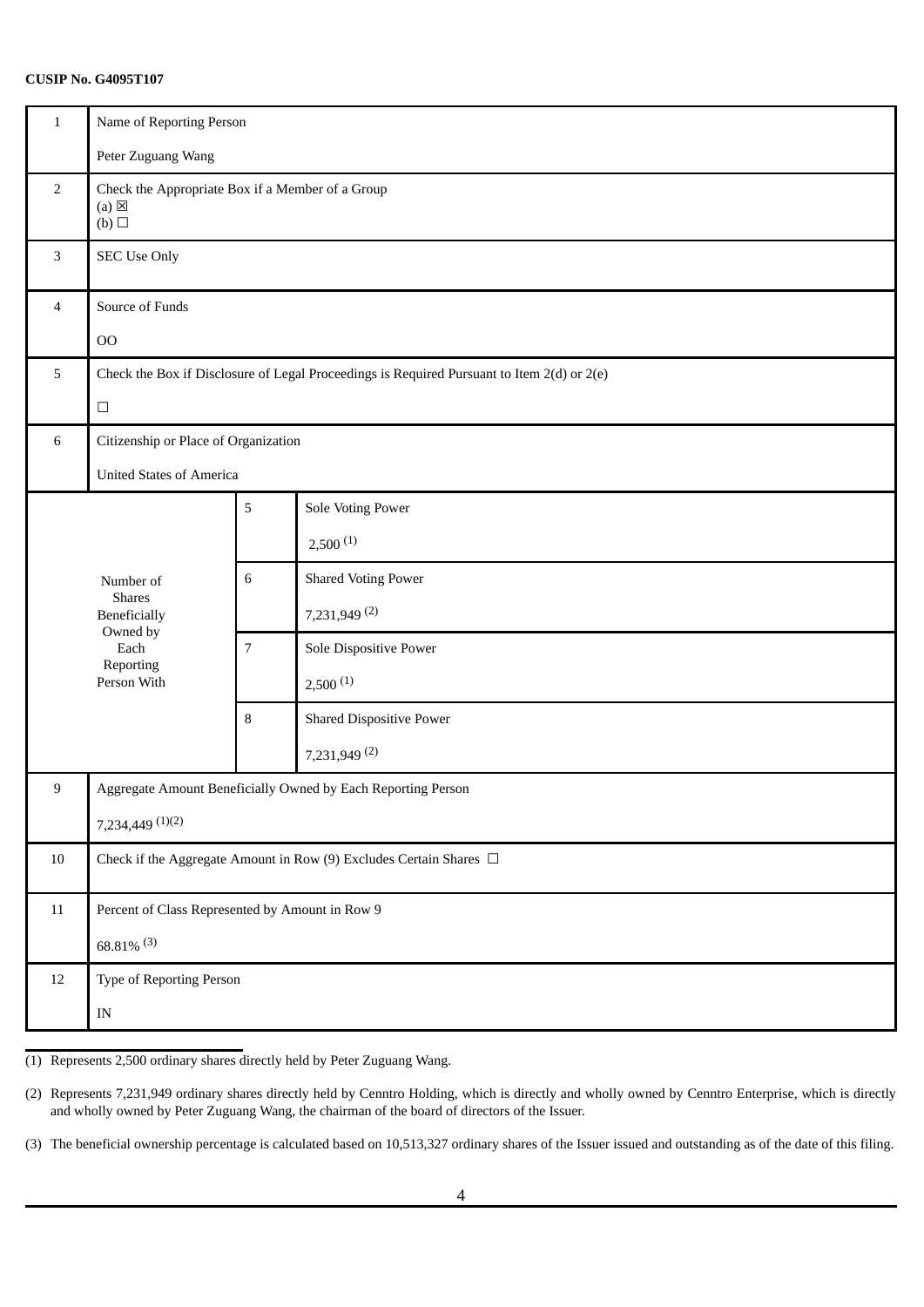#### **Explanatory Note**

This amendment No. 2 (the "Amendment") to the 13D is filed to amend and supplement the statement on Schedule 13D, initially filed with the Securities and Exchange Commission (the "SEC") on November 4, 2019 (together with any amendments thereto filed with the SEC, the "Schedule 13D").

This Schedule 13D (this "Schedule 13D") is being filed on behalf of Cenntro Holding Limited, a Hong Kong company ("Cenntro Holding"), Cenntro Enterprise Limited, a Hong Kong company ("Cenntro Enterprise") the sole director and shareholder of Cenntro Holding, and Peter Zuguang Wang, the sole director and shareholder of Cenntro Enterprise (collectively, the "Cenntro Holding Group" or "Reporting Persons"), relating to ordinary shares, no par value ("Ordinary Shares") of Greenland Technologies Holding Corporation, a British Virgin Islands company (the "Issuer").

This Amendment is being filed because the Ordinary Shares beneficially owned by the Reporting Persons has decreased by an amount in excess of one percent of the total number of Ordinary Shares outstanding. Except as otherwise set forth in this Amendment, the information set forth in the Schedule 13D remains unchanged and is incorporated herein by reference to the extent relevant to the items in this Amendment. This Amendment should be read together with the Schedule 13D.

## **Item 1. Security and Issuer**

| Securities acquired: | Ordinary Shares, no par value per share                                                   |
|----------------------|-------------------------------------------------------------------------------------------|
| <b>Issuer:</b>       | Greenland Technologies Holding Limited<br>11-F, Building #12, Sunking Plaza, Gaojiao Road |
|                      | Hangzhou, Zhejiang, China, 311122                                                         |

#### **Item 2. Identity and Background**

(a)-(b) This Schedule 13D is jointly filed by Cenntro Holding, Cenntro Enterprise, and Peter Zuguang Wang. Because Cenntro Enterprise is the director and sole shareholder of Cenntro Holding, Peter Zuguang Wang is the director and sole shareholder of Cenntro Enterprise (with Cenntro Holding, Cenntro Enterprise, and Peter Zuguang Wang hereinafter referred to as the "Controlling Persons"), the Controlling Persons may be deemed, pursuant to Rule 13d-3 of the Act, to be the beneficial owners of all of the Ordinary Shares held by Cenntro Holding.

Each of the persons identified in this Schedule 13D is sometimes referred to as a "Reporting Person" and, collectively, as the "Reporting Persons." Each of the Reporting Persons is a party to that certain Joint Filing Agreement attached hereto as Exhibit 99.1.

The principal place of business for each of the Reporting Persons is 11-F, Building #12, Sunking Plaza, Gaojiao Road, Hangzhou, Zhejiang, China, 311122.

(c) The principal occupation of Peter Zuguang Wang is the chairman of the Board of Directors of the Issuer, as well as serving as the director and sole shareholder of Cenntro Enterprise. The principal business of Cenntro Enterprise is to be the director and the sole shareholder of Cenntro Holding and make security investment in other companies. The principal business of Cenntro Holding is to be a shareholder of the Issuer.

(d) During the last five years, none of the Reporting Persons have been convicted in a criminal proceeding (excluding traffic violations or similar misdemeanors).

(e) During the last five years, none of the Reporting Persons have been a party to a civil proceeding of a judicial or administrative body of competent jurisdiction and, as a result of such proceeding, were or are subject to a judgment, decree or final order enjoining future violations of, or prohibiting or mandating activities subject to, federal or state securities laws or finding any violation with respect to such laws.

5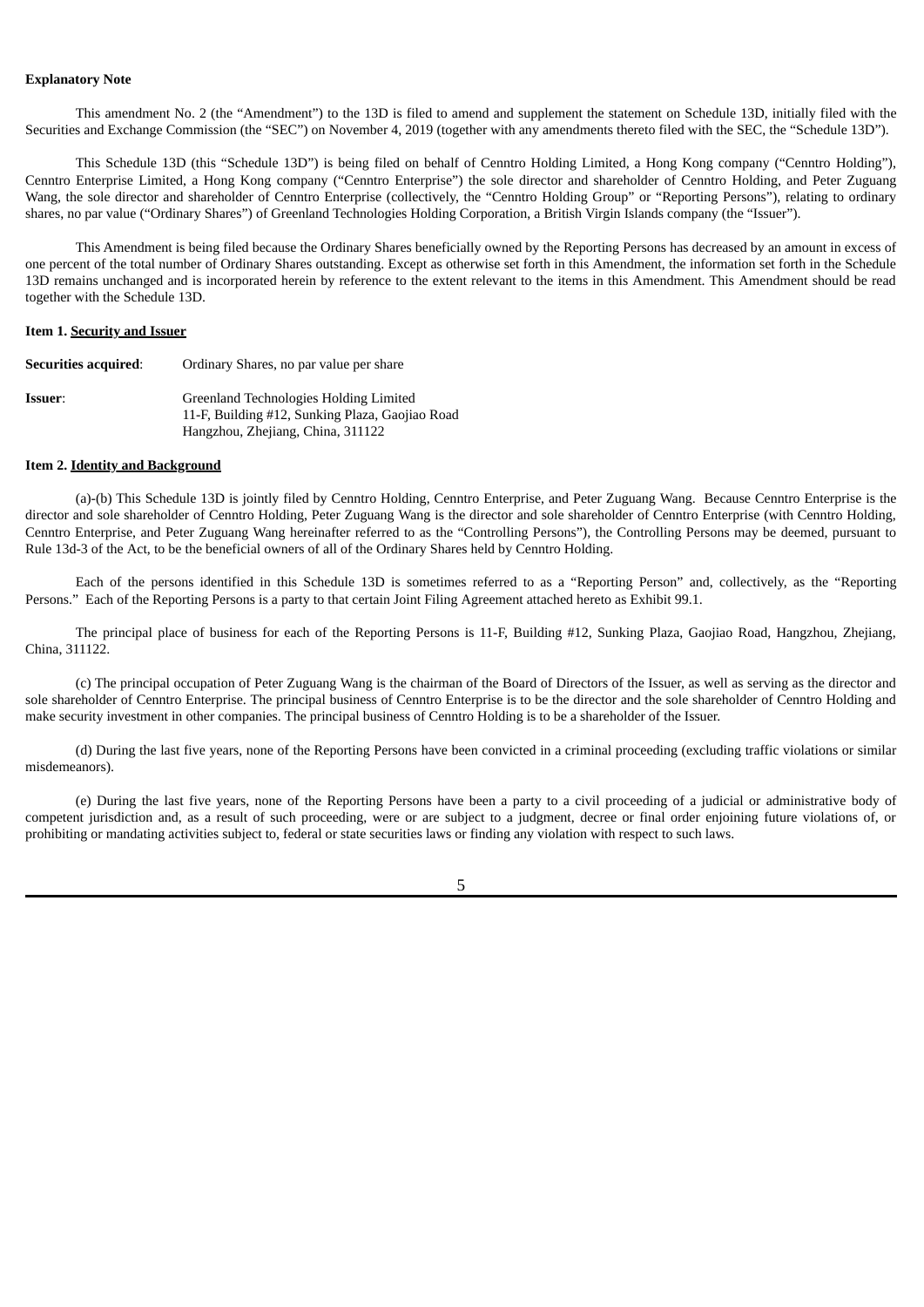(f) Cenntro Holding and Cenntro Enterprise are organized under the laws of Hong Kong. Peter Zuguang Wang is a citizen of the United States.

## **Item 3. Source and Amount of Funds**

On December 13, 2019, Welkin Machinery Investment I, L.P ("Welkin") entered into a share purchase agreement with Mr. Peter Wang, pursuant to which Welkin agreed to cancel the indebtedness of Sinomachinery Group Limited ("Sinomachinery") to Welkin in the amount of US\$2 million in consideration for 193,051 Ordinary Shares of the Issuer. Sinomachinary is a related party of the Issuer as both entities are under common control by Peter Zuguang Wang, the Issuer's controlling shareholder and chairman of the board of directors. On October 2, 2020, Peter Zuguang Wang, through Cennto Holding Limited, transferred 193,051 Ordinary Shares to Welkin.

On April 13, 2021, the Reporting Persons, through Cenntro Holding Limited, sold 50,000 Ordinary Shares under Rule 144.

On April 19, 2021, Peter Zuguang Wang acquired 2,500 Ordinary Shares from the Issuer as compensation for his services as a director.

On April 21, 2021, the Reporting Persons, through Cenntro Holding Limited, sold 25,000 Ordinary Shares under Rule 144.

### **Item 4. Purpose of the Transaction**

The purpose of the acquisition is for investment only.

As of the date of this filing, the Reporting Persons do not have any plans or proposals which relate to or would result in:

(a) the acquisition by any person of additional securities of the Issuer;

(b) an extraordinary corporate transaction, such as a merger, reorganization or liquidation, involving the Issuer or any of its subsidiaries;

(c) a sale or transfer of a material amount of assets of the Issuer or of any of its subsidiaries;

(d) any change in the present board of directors or management of the Issuer, including any plans or proposals to change the number of terms of directors or to fill any existing vacancies on the board;

(e) any material change in the present capitalization or dividend policy of the Issuer;

(f) any other material change in the Issuer's business or corporate structure;

(g) changes in the Issuer's charter, bylaws or instruments corresponding thereto or other actions which may impede the acquisition of control of the Issuer by any other person;

(h) causing a class of securities of the Issuer to be delisted from a national securities exchange or to cease to be authorized to be quoted in an interdealer quotation system of a registered national securities association;

(i) a class of equity securities of the Issuer becoming eligible for termination of registration pursuant to Section  $12(g)(4)$  of the Act; or

(j) any similar action to those enumerated above.

As part of ongoing evaluation of their investment in the Issuer and investment alternatives, the Reporting Persons may consider such matters in the future and, subject to applicable law or other restrictions, may formulate other purposes, plans or proposals regarding the Issuer or Ordinary Shares that may be deemed to be beneficially owned by the Reporting Persons, or take any other actions that could involve one or more of the types of transactions or have one or more of the results described in clauses (a) through (j) of Item 4 of Schedule 13D.

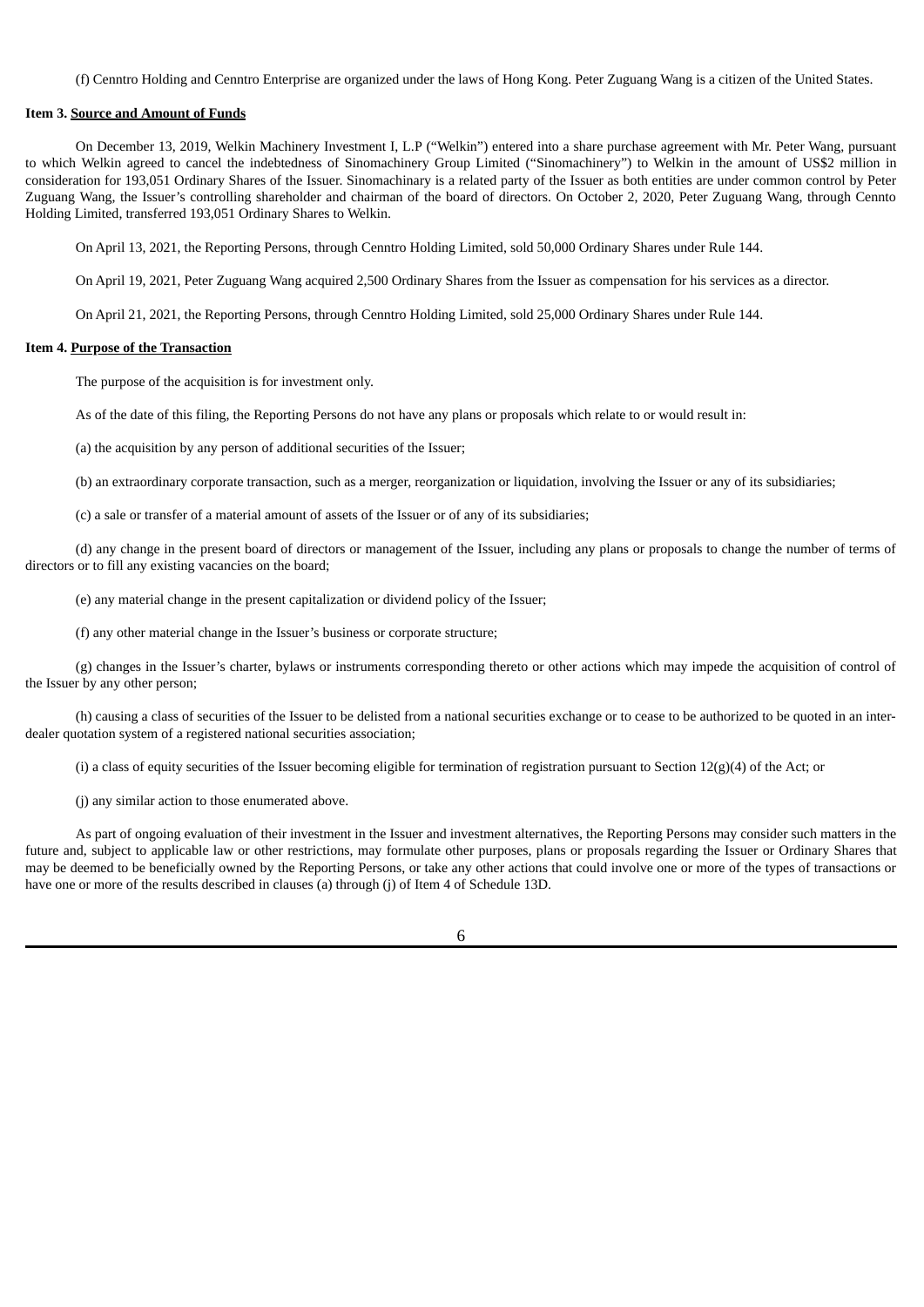#### **Item 5. Interest in Securities of the Issuer**

(a)-(b) Cenntro Holding beneficially owns 7,231,949 Ordinary Shares, which represents 68.79% of the Issuer's outstanding Ordinary Shares.

Cenntro Enterprise, who is the director and sole shareholder of Cenntro Holding, may be deemed to beneficially own the Ordinary Shares held by Cenntro Holding.

Peter Zuguang Wang, who is the director and sole shareholder of Cenntro Enterprise, may be deemed to beneficially own the Ordinary Shares held by Cenntro Holding. In addition, Peter Zuguang Wang directly owns 2,500 Ordinary Shares. Peter Zuguang Wang therefore beneficially owns 7,234,449 Ordinary shares, which represents 68.81% of the Issuer's outstanding Ordinary Shares.

The percentage of beneficial ownership of the Reporting Persons, as reported in this Schedule 13D, was calculated by dividing (i) the total number of Ordinary Shares beneficially owned by each Reporting Person as set forth in this Schedule 13D by (ii) 10,513,327 Ordinary Shares outstanding as of the date of this filing.

(c) To the best knowledge of the Reporting Persons, except as disclosed in this Schedule 13D, none of the Reporting Persons has effected any transactions relating to the Ordinary Shares during the past 60 days.

(d) To the knowledge of the Reporting Persons, no person other than the Reporting Persons is known to have the right to receive, or the power to direct the receipt of dividends from, or proceeds from the sale of the Ordinary Shares.

(e) Not applicable.

#### **Item 6. Contracts, Arrangements, Understandings or Relationships with Respect the Securities of the Issuer**

The information set forth in Item 4 of this Schedule 13D is hereby incorporated by reference into this Item 6, as applicable.

Other than the foregoing agreements and arrangements and the Joint Filing Agreement, there are no contracts, arrangements, understandings or relationships among the persons named in Item 2 hereof and between such persons and any person with respect to any securities of the Issuer.

### **Item 7. Material to Be Filed as Exhibits**

| <b>Exhibit No.</b> | tion.<br>IАC |
|--------------------|--------------|
| 99.1               | Ioii         |
|                    |              |

7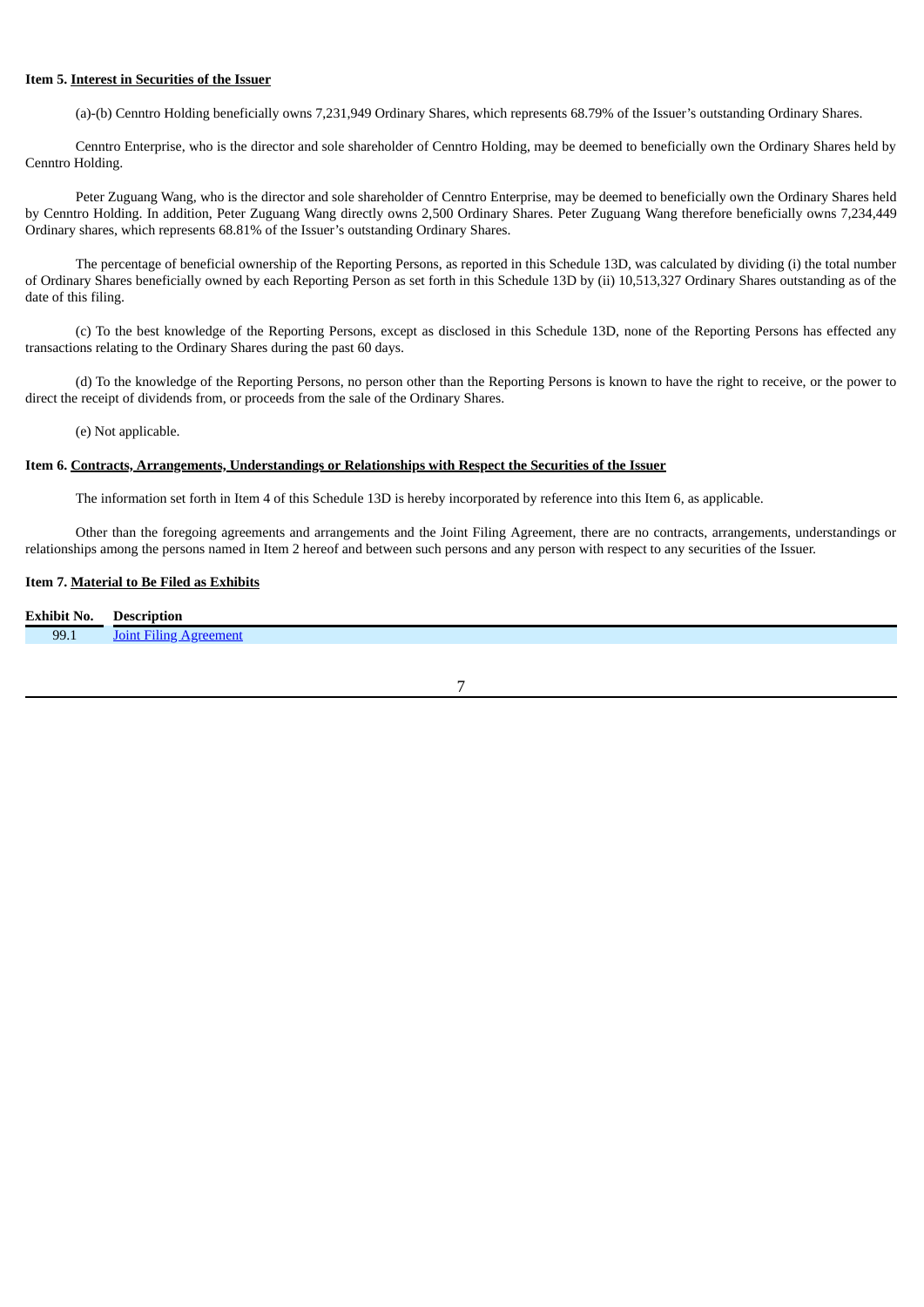# **SIGNATURE**

After reasonable inquiry and to the best of my knowledge and belief, I certify that the information set forth in this statement is true, complete and correct.

Dated: April 22, 2021

# **Cenntro Holding Limited**

/s/ Peter Wang

Name: Peter Wang Title: Director

# **Cenntro Enterprise Limited**

/s/ Peter Wang

Name: Peter Wang Title: Director

/s/ Peter Wang

Name: Peter Wang